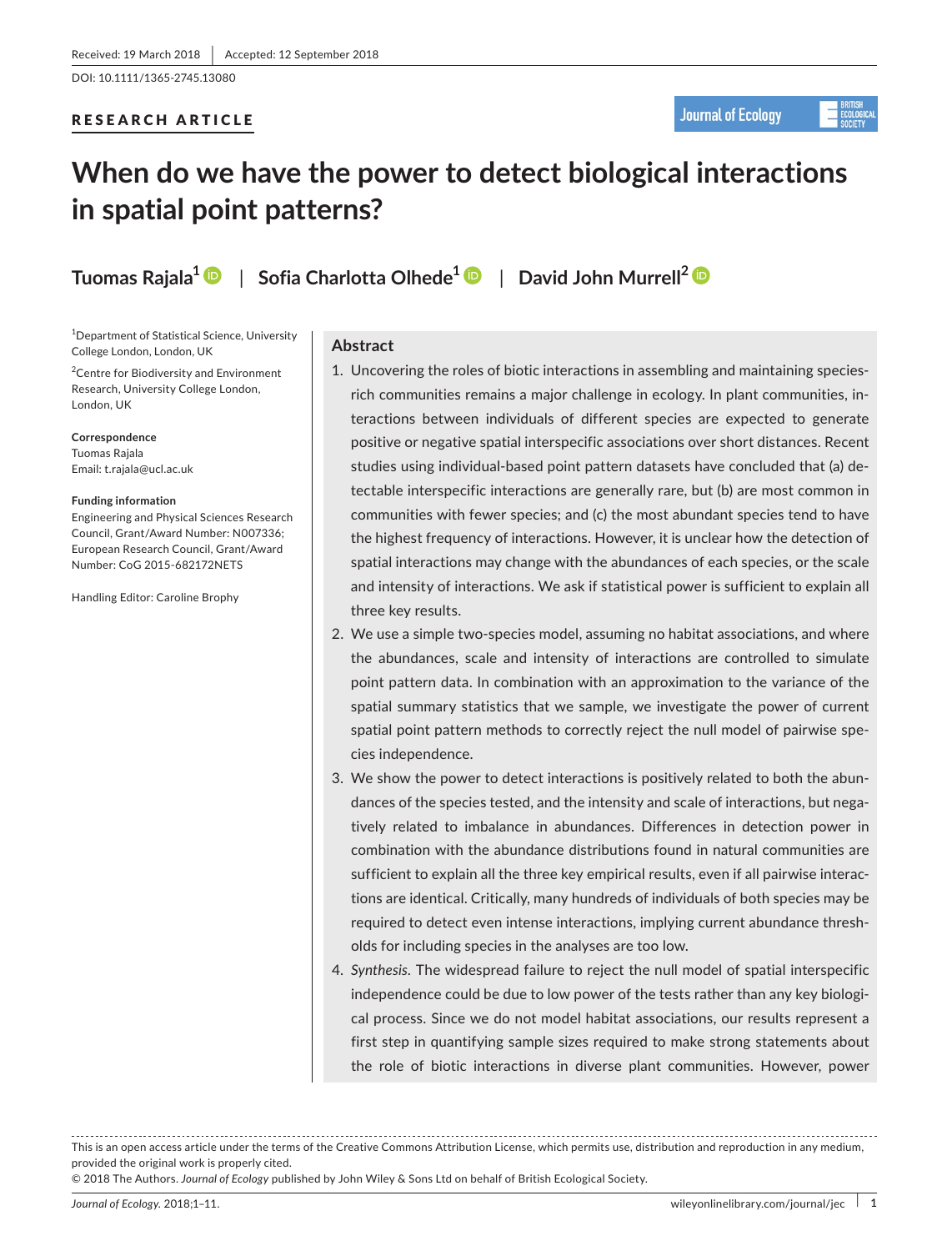should be factored into analyses and considered when designing empirical studies.

#### **KEYWORDS**

community ecology, determinants of plant community diversity and structure, interspecific interactions, neighbourhood analysis, null model, spatial point patterns, statistical power

# **1** | **INTRODUCTION**

Understanding the contribution of biological interactions to the assembly and regulation of natural communities remains a key goal in ecology. The continual development and refinement of methods to detect interactions from spatial, temporal, and spatio‐temporal data have therefore been a mainstay of the literature on the subject.

A particular focus on the role of competition can be found in plant ecology, not least because plants seem to require the same few nutrients (Silvertown, 2004), but also because their sessile nature might permit an understanding of processes from the spatial pattern of individuals (Murrell, Purves, & Law, 2001), and allow for easier experimental manipulation (Goldberg & Barton, 1992). Multiple methods exist to detect interspecific interactions but in non‐manipulative field conditions there are often only two choices, both of which rely upon data where the location, identity, and often size of every individual is recorded (Wiegand et al., 2017). The first option is to fit growth and/or survival models that take into account the identity and size of nearby neighbours (e.g. Comita, Muller‐Landau, Aguilar, & Hubbell, 2010; Stoll, Murrell, & Newbery, 2015; Stoll & Newbery, 2005; Uriarte, Condit, Canham, & Hubbell, 2004). However, this requires repeated sampling over time in order to track the fate of every individual and very often such data are not available. Another issue is that because all interaction parameters are fitted at once, considering all pairwise interactions is very difficult due the large number of parameters. As a consequence neighbouring individuals are sometimes lumped into conspecifics and heterospecifics with the potential problem that interspecific interactions are "lost" due to cancelling out of weak and strong, and/or positive, and negative effects of different species. An extension that has been recently explored is to model survival/ growth as functions of the phylogenetic or functional similarity of neighbours (Fortunel, Valencia, Wright, Garwood, & Kraft, 2016; Uriarte et al., 2010). The second option is to investigate the spatial pattern of the community to test the null hypothesis that species are independently arranged with respect to one another. Inference from a single snapshot of the community relies upon the assumption that spatial data retain the "memory" of the birth, death and growth of the individuals (Flügge, Olhede, & Murrell, 2012), and consequently the effect of interspecific interactions should show up as inter‐species spatial dependence after any effect of the abiotic environment has been removed (Murrell et al., 2001). Under the assumption that all pairwise tests are independent, each pair of species can be assessed individually, and dependent interactions

are categorised as being a competitive interaction if the species are spatially segregated, and facilitative if they are positively associated in space, although confirmation via experimental manipulation is still advisable. Due to less restrictive data requirements (the test can be carried out on a single sampling of the community), the spatial snapshot option has proven to be very popular, and the test methods employ well‐established spatial statistics such as Ripley's *K* or the pair correlation function (pcf) to test the null model of spatial independence (Wiegand et al., 2012).

The results of previous spatial analyses of multi‐species communities have found only a very low frequency of interspecific spatial interactions (aggregation/segregation) over scales relevant to plant competition, implying interspecific interactions are generally rare, or weak (as discussed by Chacón‐Labella, Cruz, & Escudero, 2017; Luo, Yu, Chen, Wu, & Ding, 2012; Wang et al., 2014; Wiegand et al., 2012). However, comparisons of different plant communities have also revealed a positive relationship between the frequency of spatial independence and the number of species in the community (Chacón‐Labella et al., 2017; Luo et al., 2012; Perry, Miller, Enright, & Lamont, 2014; Wang et al., 2014; Wiegand et al., 2012). Spatial independence between all pairs of species is one of the key assumptions of several unifying theories for biodiversity (McGill, 2010), and the low frequency of detected interactions has been put forward in support of this assertion (Chac'on-Labella et al., 2017; Perry et al., 2014; Wiegand et al., 2012). However, classical niche theory also predicts the strength of interspecific interactions to decline as the number of coexisting species increases (equation 4 in Chesson, 2000), with the relative strength of interspecific interactions being proportional to 1/(*s* − 1) for *s* species. Therefore, the main difference between the theories is that null models for biodiversity assume spatial independence for all communities regardless of species richness, whereas niche theory predicts spatial interactions are likely to be stronger, and therefore more frequently detected in less species-rich communities. Hence, we argue the spatial analyses appear to better support the predictions of classical niche theory.

However, both the low frequency of interspecies interactions and the relationship between species richness and species interactions could arise due to the ability of the statistical tests to detect significant interactions at the sample sizes being used. Because of the unequal treatment of the null and alternative hypothesis in classical testing, failure to reject the hypothesis of no interaction does not provide concrete proof of a lack of interactions. As pointed out by Wiegand et al. (2012), when species are rare the rate at which two species might co-occur in space is also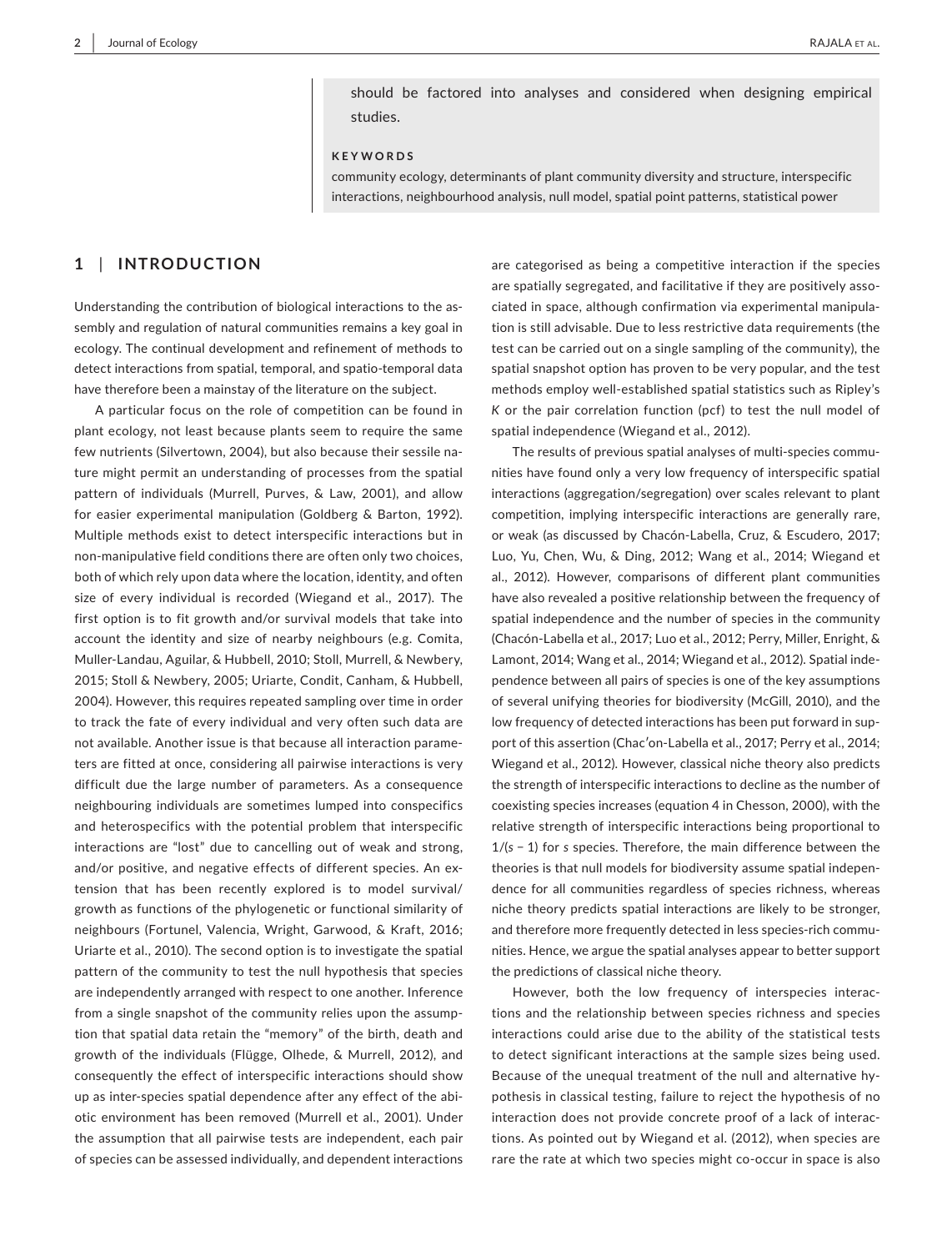very low and the statistical tests used might not be able to detect any interaction, even if it were very strong. If, as is often the case, species‐rich communities have few common and many rare species, then we would expect to detect few significant interactions. Indeed, several investigations have found the frequency of significant spatial associations between species to be positively related to the abundance of both species being considered (Luo et al., 2012; Wang et al., 2014; Wiegand et al., 2012), raising the possibility that interactions can only be detected amongst the most abundant species.

For all tests, a lower limit on the abundances of species to be included in the analyses must normally be set, and this acknowledges there is a limit to our ability to detect even strong interactions in small sample sizes. Previous investigations have used a range of lower abundance thresholds including 100 (Flügge, Olhede, & Murrell, 2014), 70 (Wiegand et al., 2012), 30 (Perry, Miller, Lamont, & Enright, 2017), and even 18 (Chaćon‐Labella et al., 2017) individuals. However, how and why is the lower threshold of individuals selected? What are the limits of our analyses to detect significant interspecific interactions? We are unaware of any study that investigates the statistical power of the tests for spatial independence between pairs of species that are commonly used and consequently there are no guidelines for the lower abundance threshold. As such care is required when interpreting failures to reject the null hypothesis, and we argue it is hard to make strong statements about the relative roles of stochastic‐ and niche‐based processes across different communities until we gain a better understanding of the power of the methods to detect departures from spatial independence. In other words, is spatial independence a good first approximation in species rich plant communities because of diffuse competition leading to weak interactions, or is it because the statistical methods lack the power to detect the interactions for the given sample sizes typically available?

Here, we will elaborate on the statistical power of commonly used methods to detect significant interactions from spatial point pattern data. We shall study this problem by constructing a simple model for generating bivariate patterns where we can directly control the strength of interaction, and by utilising an approximation to the variance of the spatial summary statistic. We will show how the power to detect significant interactions is very much a function of the species' abundances, the strength of the interaction (normally the variable we are trying to infer, and therefore unknown), and the spatial scale over which the test is performed. Unfortunately, it is not possible to provide definitive sample size criteria since the power also changes with the summary statistic and test method being used. In particular, for simplicity we ignore habitat associations, and as we will discuss, it is hard to tell how much our results will change when using inhomogeneous tests that take this into account. Despite this, our results are a useful first guide to understanding the sample sizes required to detect pairwise interactions. With this caveat in mind, our analyses will suggest previous abundance thresholds for species inclusion are likely too low to detect even very strong interactions in the most species‐rich communities being tested, thus questioning

the previously derived conclusion of a lack of dependence between species. Since power can be estimated from Monte Carlo simulations, we hope our results will motivate ecologists to think more about the issue of sample size in future studies and therefore help to resolve the debate over the relative importance of biotic interactions in species‐rich communities.

## **2** | **MATERIALS AND METHODS**

## **2.1** | **Summary statistics for bivariate interaction**

Consider data for two species labelled 1 and 2 given as two sets of locations of individuals  $\mathbf{x}_1 = \{x_{11}, \dots x_{1n_1}\}$  and  $\mathbf{x}_2 = \{x_{21}, \dots x_{2n_2}\}$ respectively, where the locations are observed in a well‐defined area. We will call the combined set of points  $(x_1, x_2)$ , a bivariate point pattern, and refer to the individuals' locations simply as points. Technical details are left to Supporting Information Appendix A, but in brief we assume that the data generating mechanisms can be described by some processes  $X_1$  and  $X_2$ , and the goal of statistical analysis is to draw conclusions about the processes using the observed set  $(x_1, x_2)$ . We start by assuming that the processes are second‐order stationary, which means there is no underlying heterogeneity in the abiotic environment (e.g. elevation, soil chemistry) that also affects the distributions of the species, and implies that the statistics calculated from the data do not depend on any particular location in the observation window (see Section 4 for extensions). Although ecological communities are rarely well approximated by stationary models, we motivate studying the stationary case as this must be explored first, before any more complex scenarios can be understood.

We will focus our attention on the second-order statistic commonly known as Ripley's *K* (Ripley, 1979) and its derivative, the pcf; our rationale being that these two summaries are amongst the most popular when characterising joint dependence (Law et al., 2009; Perry, Miller, & Enright, 2006; Velázquez, Martínez, Getzin, Moloney, & Wiegand, 2016). First (as is standard) we define the intensity of a point process *λ* > 0 as the expected number of points per unit area. The cross-*K* or partial-*K*, denoted here by  $K_{12}(r)$ , is a function defined as the expected number of points of species 2 inside a circle of radius *r* placed on a random individual of species 1, scaled with intensity  $λ_2$ to remove dimension and facilitate comparisons. Due to symmetry, it follows that  $K_{12}$  (*r*) =  $K_{21}(r)$ . The parameter *r* controls for spatial scale and allows for multi‐scale analysis.

The derivative of  $K_{12}$  in *r* is denoted by  $g_{12}(r)$ , and is called the cross- or partial‐pcf. The pcf describes the aggregation/segregation of cross‐species point locations at distance *r* where the probability of having a species 1 individual in some small region and a species 2 individual in some small region distance *r* away is relative to  $g_{12}$  ( $r$ ) $\lambda_1 \lambda_2$ . The quantities are scaled so that for independent processes the expectation is  $K_{12}$  (*r*) =  $\pi r^2$  and  $g_{12}$  (*r*) = 1. The different statistics are used to ask subtly different questions, with  $K_{12}$  (*r*) testing for species independence *up-to* distance *r*, and  $g_{12}$  (*r*) testing for independence *at* distance *r*.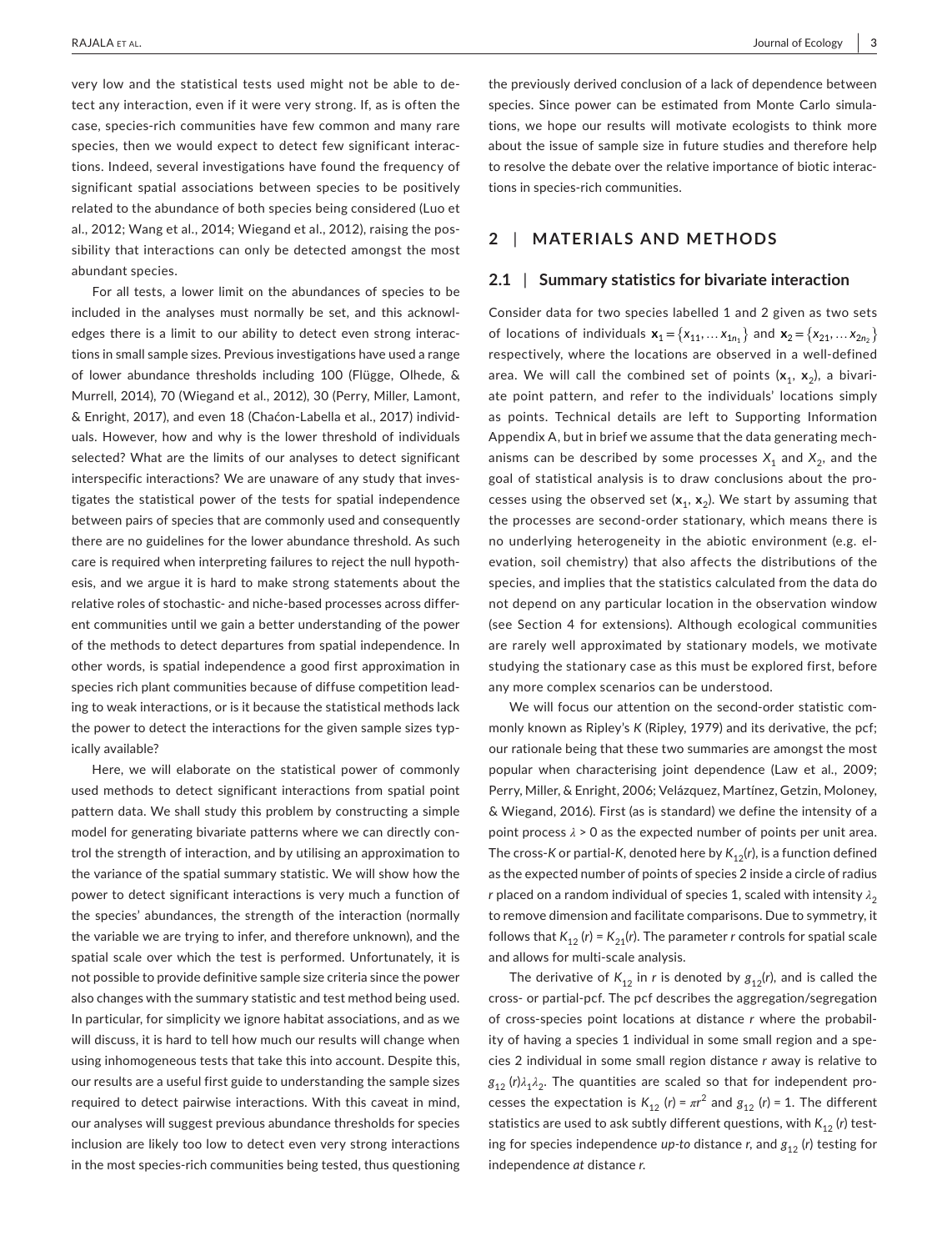## **2.2** | **Model generated data for illustration**

For better understanding of the power of bivariate point pattern statistics, we develop a simple two‐species model for which the level of cross‐species aggregation/segregation can be controlled directly and explicitly by two parameters that determine the spatial scale and the strength of the interaction. Using this model, we can provide power estimates for different sample sizes and interaction scales and strengths using simulations. The details of the model are provided in Supporting Information Appendix B. Briefly, we assume species 1 is insensitive to the presence of species 2, but that the spatial distribution of species 2 is dependent on the spatial distribution of species 1. Asymmetric interactions are a reasonable starting point given they are thought to be quite common in plant communities (Freckleton & Watkinson, 2002) and theory suggests competitive asymmetry may help maintain diversity in competitive communities (Nattrass, Baigent, & Murrell, 2012). The locations of all  $n_1$  individuals are given by a Poisson process, so species 1 exhibits no intraspecific spatial structure. The  $n_2$  individuals are placed with distribution that depends on the locations of species 1. Importantly the model has

## $g_{12} (r) = 1 + bh (r)$ ,

where *h*(*r*) = exp[−*r* 2 /(2*τ* 2 )] is a decreasing function whose exponential decay is controlled by the parameter *τ* > 0, and has a range (*h* is non‐zero) of approximately 2*τ*.

This function is analogous to the interaction or competition kernels used in spatially explicit birth‐death models (Murrell, 2010; Murrell & Law, 2003). The strength of interspecies' interaction, as summarised by  $g_{12}$  (*r*), is controlled by the parameter *b* ≥ −1. If −1 < *b* < 0 the two species exhibit segregation ( $g_{12}$  < 1), if  $b > 0$  the two species exhibit aggregation or clustering ( $g_{12} > 1$ ), and when  $b = 0$  the two species are independent. The reader should note that this model is simply a pattern generating process for illustration, rather than a mechanistic model, and we simulate patterns conditional on fixed  $n_1$  and  $n_2$  as we want full control over them (for the unconditional model the abundances are random, like in the birth and death processes, see e.g. Murrell, 2010). Example point patterns showing inter‐species aggregation and segregation can be found in Supporting Information Figure S6 in Appendix B.

#### **2.3** | **Testing bivariate independence**

We now turn our attention to the main problem of determining if the processes  $X_1$  and  $X_2$ , as observed through the bivariate point pattern  $(x_1, x_2)$ , are statistically independent. If the processes were independent, then the observed pattern would be a *random super‐position* of the two processes. We will take this as our *independence* or *null hy‐ pothesis* which now needs to be tested using the observed data.

To test if the independence hypothesis is compatible with the data, observed values of a chosen test statistic are compared to the distribution of the test statistic under the independence model. We can test either (a) at some specific distance, which we call *pointwise tests* or (b) simultaneously over multiple distances. For both types of tests, the idea is to compute some test statistic  $T \in \mathbb{R}$  from the data, and compare it to the values of *T* (its distribution) as if the null hypothesis were true. If the data value is sufficiently extreme, we have reason to reject the null hypothesis.

The true distribution of the test statistic under independence is rarely known in point pattern applications, and needs to be approximated by an empirical distribution derived from simulations under the independence model. This approach is known as Monte Carlo testing (Myllymäki, Mrkvička, Grabarnik, Seijo, & Hahn, 2017). We consider the observation area to be rectangular, in which case the independence simulation consists of randomly shifting pattern 1 (or 2 or both) with a toroidal wrap (Lotwick & Silverman, 1982). This keeps the intra‐species statistics of the patterns intact while "breaking" any interspecies dependencies, and can also be used for inhomogeneous patterns (Cronie & van Lieshout, 2015).

For the purposes of this discussion, we will consider only the simple pointwise testing scenario, for which we can employ an analytical approach using a Gaussian approximation to the distribution corresponding to the random shift simulations. As we will show, the approximation is very useful since it is not only computationally very efficient relative to the MC simulations, but also allows some analytical insight into what affects the power of the tests. The pointwise tests we will study are comparable to simultaneous tests when the best distance to test at is known (see Supporting Information Table S1 in Appendix C). As detailed in Supporting Information Appendix A, we can choose an unbiased estimator  $\widehat{K}_{12}$  for which approximately it holds:

$$
\widehat{K}_{12} \sim N\left(K_{12}, \sigma^2\right) \Leftrightarrow T := \frac{\widehat{K}_{12} - K_{12}}{\sigma} \sim N\left(0, 1\right),\tag{1}
$$

where  $K_{12}$  is the value under the correct model. Conditional on the observed point counts  $n_1$ ,  $n_2$ , the variance of  $\hat{K}_{12}$  (*r*) can be approximated by

$$
\sigma^2 \approx c_1 (n_1 n_2)^{-1} \left[ (n_1 + n_2) c_2 + c_3 \right],
$$
 (2)

where  $c_1$ ,  $c_2$ ,  $c_3$  are constants depending on the distance *r* and the geometry of the observation area (see Supporting Information Appendix A.3). At a short distance, the constants reflect mainly the stochasticity of each point's neighbour count, and when the distance increases the "censoring" of the neighbourhood at the edge of the finite observation window contributes additional uncertainty. The form given in Equation 2 is exact when  $X_1$  and  $X_2$  are distributed according to a homogeneous Poisson process, but as we will see later on in Section 3.1, the approximation works quite well also for weakly internally aggregated/segregated patterns. Under strong internal aggregation, the true variance of  $K_{12}$  will be higher than the approximation given by (2), but under strong internal segregation the true variance of the cross‐*K* will be lower than given by (2); we refer to Supporting Information Appendix A.3 for further details. Although we focus on  $K_{12}$ , the approach to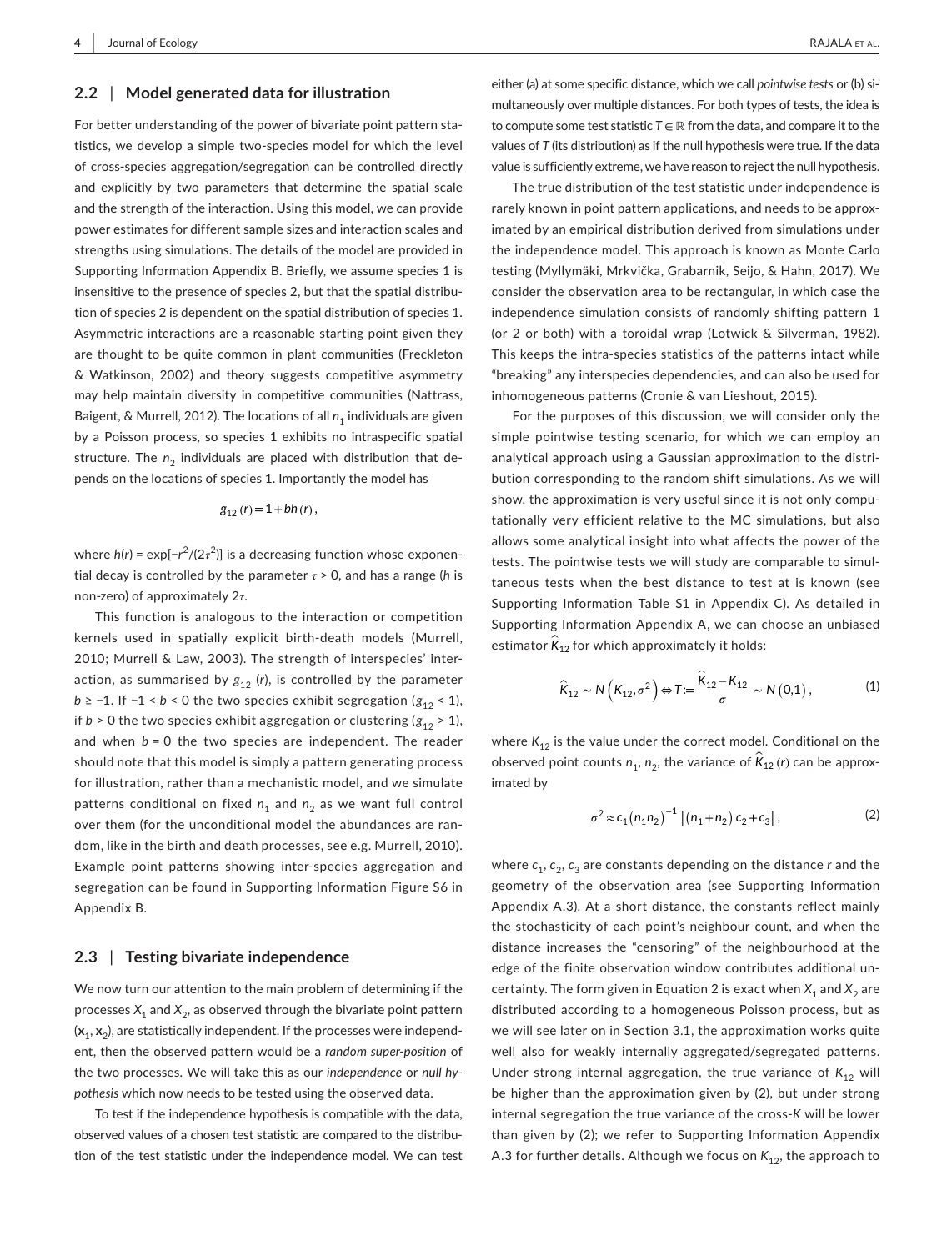approximating the distribution is nearly identical for  $g_{12}$ , only the constants are different.

## **2.4** | **Power of a statistical test**

Denoting the null hypothesis of bivariate independence by  $H_0$ , the test statistic by *T*, and a confidence level of the test by  $(1 - \alpha)$  where  $\alpha \in (0,1)$ . Recall that  $\alpha$  is the researcher's fixed accepted margin of making a false positive decision, also known as *type I error*, defined mathematically as

$$
\alpha = P(T > q_{1-\alpha} | H_0 \text{ true}),
$$

where *P* is the distribution of *T*, *q*1−*<sup>α</sup>* is the corresponding threshold value for *T* so that if *T* >  $q_{1-\alpha}$  is under  $H_0$ , then we reject the null hypothesis  $H_0$ . The condition refers to *T* being tested. On the other hand, the *power* of a test is the probability of a true positive judgment, that is, the probability of rejection when the hypothesis  $H_0$  does not hold. Consider first the margin of making a false negative judgment,

$$
\beta = P(T \leq q_{1-\alpha} | H_0 \text{ not true}),
$$

also known as *type II error*. Then the power of the test is defined as

power = power 
$$
(H_0, T, \alpha) := 1 - \beta
$$
.

Therefore, a test is powerful if it can correctly reject the wrong null model with a high probability.

Consider the idealised situation of testing the cross‐species independence using the pointwise summary  $K_{12} = K_{12}(\tilde{r})$  for some fixed spatial scale  $\tilde{r}$  only. For the test statistic  $K_{12}$ , the null hypothesis  $H_0$ : "random superposition" implies  $K_{12} = k_0 = \pi \tilde{r}^2$ . Let us now consider the situation that in truth  $K_{12} = k_{12} \neq k_0$ . Then, if we accept the approximate Gaussianity of the test statistic as shown in the previous section, it follows by elementary manipulations that

power 
$$
\approx 1 - \Phi\left(q_{1-\alpha/2} - \frac{|k_{12} - k_0|}{\sigma}\right)
$$
, (3)

where Φ is the cumulative distribution function of the standard normal distribution, with *a*-quantiles  $q_a$  (approx. 1.96 for  $\alpha$  = 0.05 in the two‐sided test). Notice that the sign of interaction does not matter, meaning that due to symmetry of the Gaussian distribution aggregation is as easy or hard to detect as segregation of similar strength. Also notice how the power is dependent on the variance  $(\sigma^2)$  of the test statistic used. The smaller the variance, the higher the power, which explains why different unbiased estimators of K<sub>12</sub> have been developed (see e.g. Illian, Penttinen, Stoyan, & Stoyan, 2008) and, while all being correct in the sense of bias, they can lead to different rates of detecting interactions because of different variances.

We can now use the power formula and our approximation for the variance (Equation 2) to illustrate how to

- compute the power of the test given the point counts  $n_1$ ,  $n_2$ , expected true signal  $k_{12}$ , and the type I error tolerance  $\alpha$ ;
- • compute the required point counts given the expected true signal *k*<sub>12</sub>, the type I error tolerance *α*, and the type II error tolerance  $β$ or power.



FIGURE 1 *Top*: Examples of the segregated bivariate point patterns, *b* = −0.5 and 2*τ* = 10, 100 × 100 window. *Bottom*: The power of *K*12 based pointwise cross‐species independence tests when species are segregated like in the example patterns. The true power is estimated using 5,000 repeated tests with 199 random shifts each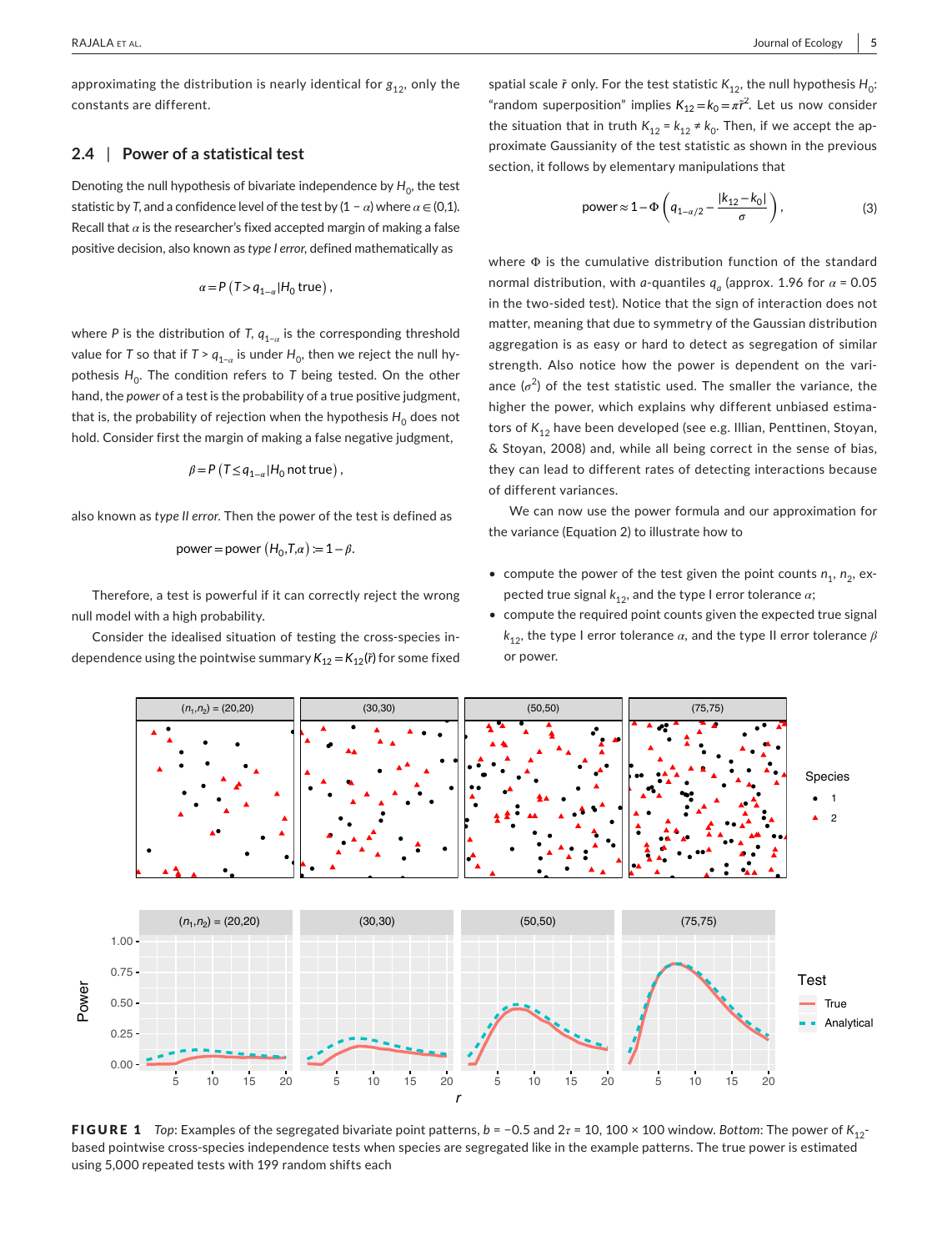# **3** | **RESULTS**

The power formula (Equation 3) is a good approximation to the power of the toroidal shift Monte Carlo test (Figure 1). There is very little difference between the test's true power and the approximative power given by the analytical formula, with the analytical approximation slightly overestimating the power (at most 10%) due to the clustering of species 2 and subsequent underestimation of the variance via formula (2). The acceptable quality implies that we can discuss the power and its effect on ecological interpretations using the convenient analytical formula, acknowledging the small optimistic bias and the simplifying assumptions of stationarity and weak intra‐species structuring.

As indicated by Equation 2, the variance of the estimator for the  $K_{12}$ -function is increased when either or both of  $n_1$  and  $n_2$  are small. This means that both the imbalance in population abundances as well as the total number of individuals affect our ability to detect bivariate interactions. We shall investigate each of these in turn, as well as the spatial distance of testing.

# **3.1** | **Power in balanced scenarios and the importance of the spatial scale of testing**

Figure 1 depicts the pointwise powers for different balanced ( $n_1 = n_2$ ) low‐abundance scenarios when data are segregated (aggregated results are nearly identical). Visual inspection of the example point patterns (Figure 1, top row) already gives some indication that departures from spatial independence might be hard to detect for the lowest abundances. More formal analysis of the power quantifies the increase in ability to detect interactions with increasing abundances  $(n_1, n_2)$  of the species being investigated and how this is affected by the spatial scale at which the hypothesis is tested (Figure 1, bottom row). In all cases, the power to detect the interaction at small spatial scales (*r* < 2) is low because, although the interaction is at its strongest here, the variance of  $K_{12}$  is relatively high and overwhelms the ecological signal. The trade‐off between signal and noise leads to a

unimodal relationship between power and the neighbourhood radius *r*, with the peak being approximately at *r* = 7 for the interaction range 2*τ* = 10 for all abundance sizes considered (Figure 1). We will refer to this peak in power with *r* as the optimal distance for testing, and will focus on this best case scenario for the results presented below. The unimodal relationship highlights the point that having some prior knowledge about the likely ranges of biotic interactions is going to be important for detecting interactions.

Previous results based on in situ data analysis suggest detectable interactions between trees typically occur over 10–20 m (Uriarte et al., 2004). Scaling our analyses accordingly, we can use the power formula to estimate the population sizes we require in order to reliably detect an interaction of a given strength and range (Figure 2). If for example, we wish to be 75% sure a true positive is not to be missed when the interaction strength is weak (*b* = −0.1), then we require species with populations of approximately 400 individuals for the 10 unit interaction neighbourhood (2*τ* = 10) and 250 individuals for 20 unit neighbourhood (2*τ* = 20). This value is surprisingly large compared to what data we commonly have available to us.

In contrast, for the maximum possible negative interaction strength (*b* = −1), a similar level of power is reached with only around 35 individuals for 2*τ* = 10 unit and 18 individuals for 2*τ* = 20. Conversely, if we have a pair of species with  $n_1 = n_2 = 50$ , and we wish to be 75% sure a true positive is not missed, we must hope that the true interaction *|b|* when coupled with short interaction range (2*τ* = 10) is at least 0.7–0.75, and if coupled with long interaction range (2*τ* = 20) is at least 0.3–0.4. It therefore seems likely that only the very strongest interactions are detectable with the number of individuals that are typically found in the species‐rich datasets.

## **3.2** | **Imbalances in species abundance**

Since most communities exhibit a "hollow curve" distribution of population abundances (McGill et al., 2007), an imbalance in population sizes is very common. From the variance formula (2), it is clear that imbalance has a strong effect on the power because the term



FIGURE 2 Power of K<sub>12</sub>-based pointwise cross-species independence tests when abundances are balanced and testing is done on the best possible distance. Test level *α* = 5%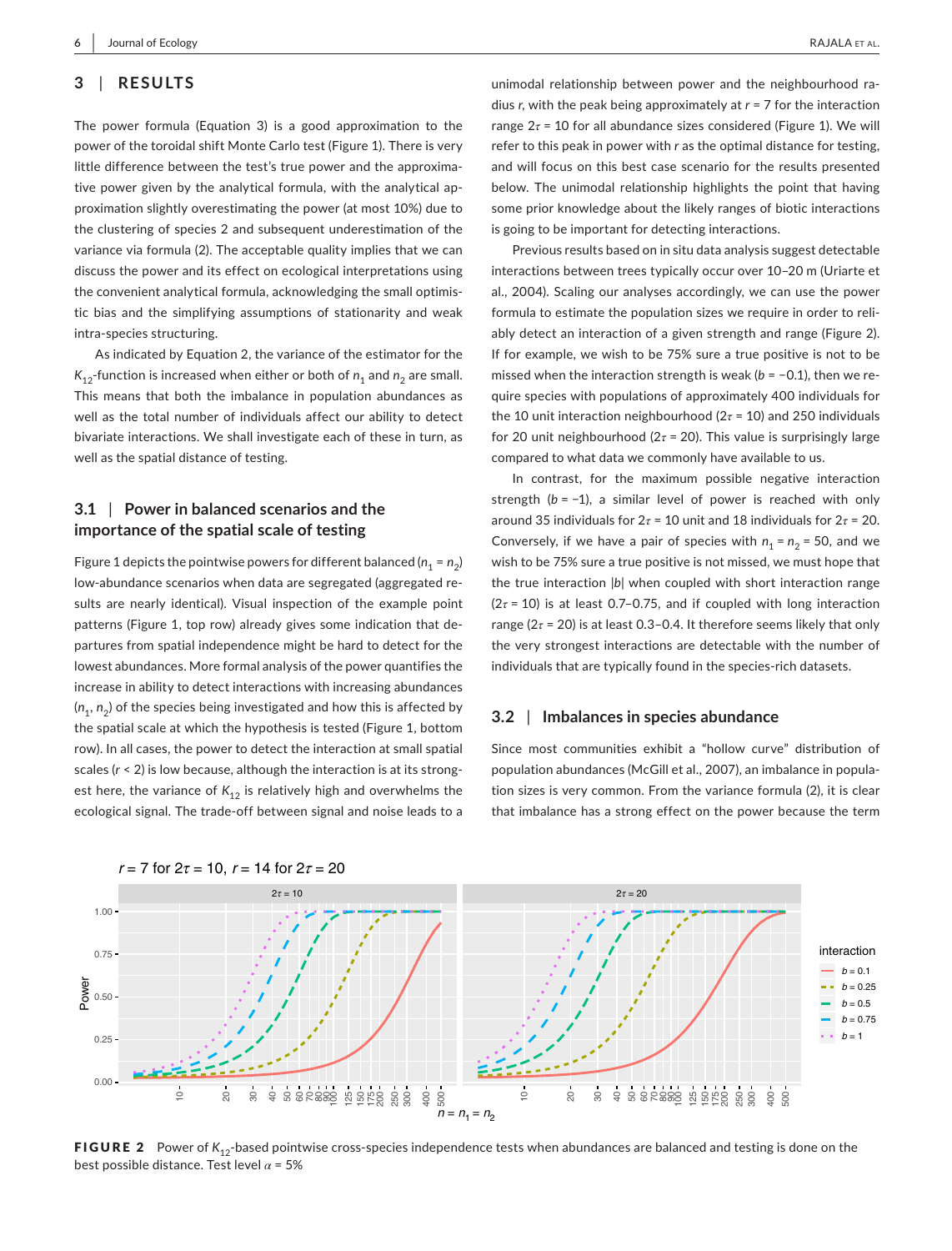

**FIGURE 3** Sample size  $n_1 + n_2$  requirements if testing for independence at level  $\alpha = 5\%$  with a  $K_{12}$ -based pointwise cross-species independence test in the example scenario. Interaction range 2*τ* = 10

 $\left(n_{1}n_{2}\right)^{-1}$ , and hence the variance, increases with imbalance. This relationship is confirmed when we use the power formula to quantify the effect of population imbalance for different interaction strengths and combined population sizes (Figure 3). So, for example, for an interaction strength of  $|b|$  = 0.1 and a desired power of 80%, a combined individual count of about 750 is required when the populations are perfectly balanced, but 1,000 are required when one species is five times more abundant than the second species, and a surprisingly large 1,500 required when one species is ten times more abundant than the other. Alternatively, consider that we require 90% power, and that the interactions are assumed to be |*b*| = 0.5 and of short range,  $2\tau$  = 10. Then, to be on the safe side, we should attain samples of sizes at least (100, 100), (40, 200), or (30, 300), depending on the imbalance.

## **3.3** | **Power at rainforest sample sizes**

We now consider how our understanding of the power to detect interactions might affect results for abundance distributions typical of observed plant communities. For simplicity, let us assume interactions are of the type given by our model and that every species is interacting with every other species in an identical manner (so *b* and range 2*τ* are the same for all pairs of species). Since the power is the probability of detecting interactions, given that they exist, we can get a rough estimate of the number of detected cross‐species interactions by assuming the tests are independent, and summing up the powers. This then allows a coarse comparison of recently reported frequencies of detected interactions in tropical forests (Chaćon-Labella et al., 2017; Lan et al., 2016; Perry et al., 2014; Wang et al., 2014; Wiegand et al., 2012) with the expected frequency of detected interactions as a function of power.

Figure 4 shows the expected number of cross‐species interactions detected as a function of abundance for various hypothetical interaction strengths and ranges. The abundances are taken from the Barro Colorado Island 1995 census ([https://ctfs.si.edu/webatlas/datasets/](https://ctfs.si.edu/webatlas/datasets/bci/abundance) [bci/abundance\)](https://ctfs.si.edu/webatlas/datasets/bci/abundance) of woody plants with diameter at breast height at least 1 cm (Condit, 1998), and these are used in conjunction with our variance approximation and bivariate interaction model (so we are not using the spatial point pattern associated with the 1995 census). The abundances are highly skewed, with a large proportion of low‐abundance species, and we show the power in two cases, when the pool of species consists of those with abundance at least 30 and 100. Reducing



FIGURE 4 Expected fraction of interaction detected per abundance, if all pairs of species were to interact, and we tested independence with  $K_{12}$  at optimal distance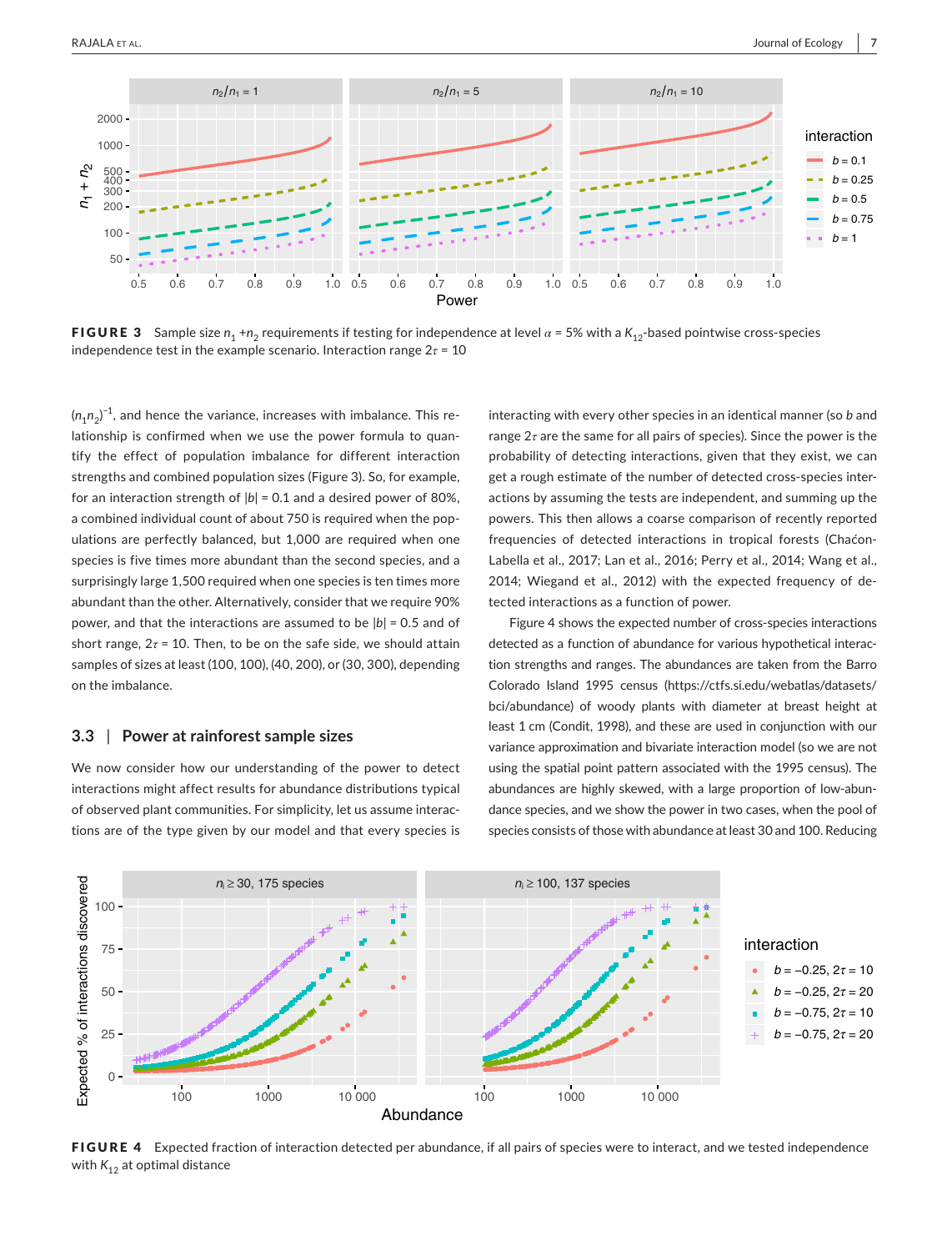the species pool by increasing the abundance threshold naturally increases the proportions of detection, and highlights the importance of using similar thresholds when comparing different communities. It is striking how little power is to be expected for most of the species even when assuming strong interaction (*b* = −0.75). Only when the abundance of a species reaches thousands, can we be expected to detect even 50% of the interactions present. This is a very thought‐provoking result, as the lack of detection might be explained simply by a lack of power in the majority of species‐pairs. However, we remind the reader that our tests do not take habitat associations into account whereas the previous analyses (Chaćon‐Labella et al., 2017; Lan et al., 2016; Perry et al., 2014; Wang et al., 2014; Wiegand et al., 2012) approximately factor this out, and being different tests the power to detect interactions will be different. We discuss this point in more detail below.

## **4** | **DISCUSSION**

Understanding the relative strength of interspecific interactions is one of the key goals of community ecology, and the null model approach has been popular for characterising spatial point patterns of (predominantly) diverse plant communities (e.g. Chacón‐Labella et al., 2017; Lan et al., 2016; Martinez, Wiegand, Gonzalez‐Taboada, & Obeso, 2010; Perry et al., 2014; Velázquez, Paine, May, & Wiegand, 2015; Wang et al., 2014; Wiegand et al., 2012; Wiegand et al., 2017). However, there has been little guidance on when a given test is likely to be able to detect species associations that are present. Here, we have made a first step in closing this important gap in our understanding. Our results clarify the quantitative relationships between the strength of the underlying biological interaction, sample size (number of individuals of both species under investigation), and the spatial scale over which the test is being performed. We have also shown that statistical power may explain both the low detection rate of biological interactions in plant communities, and the negative relationship between species-richness and frequency of detected interspecific interactions in comparative studies.

Ecologists have had to rely largely upon their intuition for deciding the minimum population size to include in their analyses with the result that a range of criteria up to 100 individuals (Flügge et al., 2014) have been used. For species-rich communities, where many interspecific interactions may necessarily be weak (Chesson, 2000), abundances of both species may need to be in the hundreds of individuals before any interaction is detected (Figure 3), and this implies previous abundance thresholds are likely too low to detect many interactions. As several authors have acknowledged, the failure to reject the null hypothesis of spatial independence in so many species‐pairs does not necessarily mean interspecific interactions are not occurring, or present (Chacón‐Labella et al., 2017; Perry et al., 2014; Wiegand et al., 2012), and we hope our study highlights how the power of the tests can be assessed and should be factored into the interpretation of the results. The power formula can also be used in estimating the area of observation necessary to increase the power to a desirable level (Supporting Information Appendix C.4),

so can also be used to aid study design. Nonetheless, we do stress that there is still much to be learned about the power of the statistical tests used in earlier studies, given the assumptions we had to make, and that the reader should take our contribution as a guide to sample sizes that are required to make strong statements about the frequency and strength of interspecific interactions.

Although our model is clearly mis-specified as we use tests assuming that intensity is not dependent on abiotic features of the environment, the general applicability of our results will carry‐over into the inhomogeneous setting. The quantitative relationships between sample sizes and statistical power will of course change for different tests, including the inhomogeneous Poisson process, but the qualitative relationships we uncover are likely to remain. In particular, we would still expect a positive relationship between population size and frequency of interactions to emerge simply due to an increase in power at larger sample sizes. Such a positive relationship has already been reported in a number of empirical studies that take habitat associations into consideration (Chacón‐Labella et al., 2017; Luo et al., 2012; Wang et al., 2014; Wiegand et al., 2012). It is possible that common species are better competitors and are somehow suppressing the abundance of the weaker competitors, but without experimental manipulation, or perhaps different analyses using repeated sampling over time (Damgaard & Weiner, 2017), it is hard to distinguish whether this pattern is a result of biological processes or the ability of the statistical methods to detect interactions at different population sizes. Given the potential for low power to detect interactions for abundances typical of species‐rich communities, we suggest that future tests should consider the neighbourhood from the perspective of traits or phylogenetic relatedness (e.g. Wang et al., 2016), with interactions potentially being some function of relatedness or functional similarity. In so doing, tests would consider the impact of multiple species on a focal species and would reduce some of the low power issues we highlight here. However, such an approach requires reliable phylogenies, and adequate sampling of traits that are relevant to growth, survival and fecundity of individuals, and these are still challenging issues in ecology.

The spatial scale over which tests are performed is important for the ability to detect spatial dependencies (Figure 1), and our results are similar to empirical studies that often find few negative interactions at the shortest distances, even though this is where the interactions are likely to be strongest (Chacón‐Labella et al., 2017; Wang et al., 2014; Wiegand et al., 2012). Short scales suffer from having high variability due to the relatively small number of neighbours possible in a small area, but at longer distances, the effect of neighbours is weaker. Hence, there is a sweet spot where this trade‐off is maximised, and the location of this is likely dependent on several factors, not least of which is the scale over which interactions are occurring (see e.g. figure 2 in Chacón‐Labella et al., 2017 for an empirical example). For woody plants, there have been several studies that have fitted neighbourhood growth or survival models to individual‐based data that track the fate of trees over time (e.g. Stoll & Newbery, 2005; Uriarte et al., 2004), and most results seem to point to interactions being confined to 10–30 m radius around an individual. However,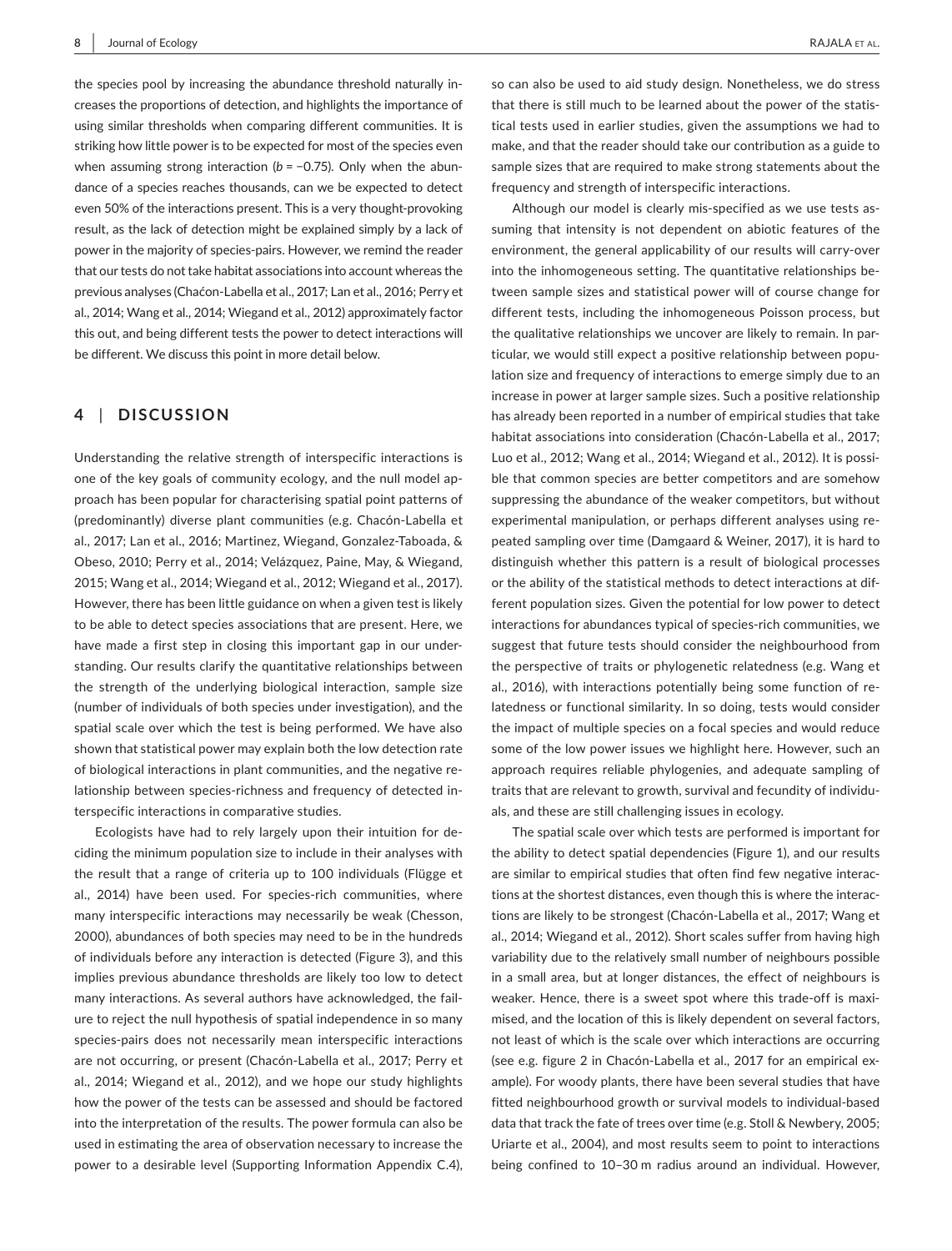little is known about how the spatial scales of interspecific interactions change with life history stage, environmental conditions, or even species identity even though the latter has been shown to be very important for determining coexistence (Murrell & Law, 2003). Any changes to the scales of interactions will have consequences for the hypothesis testing methods discussed here, but until more is understood about the spatial scales of interactions between species, it seems sensible to test over ranges reported in earlier studies.

Our discussion up to this point has been in the context of stationary, most notably homogeneous, data. Most recent analyses have tried to factor out the effects of spatial heterogeneity in the abiotic environment by using inhomogeneous Poisson processes as the null model (Chacón‐Labella et al., 2017; Punchi‐Manage et al., 2015; Wiegand et al., 2012). Currently, it is hard to predict whether the power of an inhomogeneous analogue of our scenario would be lower or higher. On the one hand, we could expect higher power to detect interactions because the model better captures the underlying processes that generate the spatial distributions of the species within the community. However, we also expect variance to be increased, since extra parameters need to be estimated leaving fewer degrees of freedom per parameter. For example, tests using the inhomogeneous Poisson process method use a smoothing kernel to approximately remove the effects of large scale structure assumed to be caused by habitat associations (see e.g. Wiegand et al., 2012). Typically, the same smoothing parameter is used for all species, which is a sensible assumption when little is known about the spatial scale of habitat associations, but there is no reason to suspect a single smoothing parameter is appropriate for all species. An open challenge is to better understand how mis‐specification of the smoothing parameter will bias the detection of interactions. Again, we feel that using a biologically motivated model to simulate data is a useful approach for exploring such issues.

The understanding of statistical significance versus the practical importance of any effect has been discussed in other application domains (Button et al., 2013; Hojat & Xu, 2004; Sawyer & Ball, 1981). The difficulties inherent in studies determining significance in settings with relatively small sample sizes, has for example been noted by Ioannidis (2005) and Open Science Collaboration et al. (2015). Our results underscore the difficulties of statistical testing for smaller sample sizes, especially given the unequal weighting between the null and alternate hypotheses. We also remind the reader that the spatial statistics used in the null model approach do not say anything directly about the processes that may have created the patterns, and different processes could generate the same summary statistic. Since the data are often a single snapshot of the community it is also hard to infer the importance of the results for the population dynamics of the species under scrutiny. For example, other processes such as temporal variation in the environment (Chisholm et al., 2014), and within species interactions (perhaps mediated via specialist natural enemies, LaManna et al., 2017) could both contribute more to population dynamics than any detected pairwise interaction. Similarly, interactions that are undetected due to low sample sizes could be expected to contribute little to population dynamics, especially if both species are

quite rare, although the contribution of many weak interactions might still be significant factors affecting growth, survival, and/or fecundity. As a result, we believe the spatial tests for independence should act as exploratory studies to highlight potentially significant species interactions, but understanding their biological importance requires different methods. As an alternative, model‐based approaches, either in the form we use here (which include the familiar Thomas Cluster models) or birth‐death models (May, Huth, & Wiegand, 2015; Rajala, Murrell, & Olhede, 2018) could also be applied to the inference of biological interactions from point pattern data (Wiegand et al., 2017). Model fitting will normally lead to estimation of parameters that can also be estimated in the field (e.g. dispersal kernels, interaction kernels), we therefore feel that their continued development will help to improve the understanding of the processes underpinning the results returned (Wiegand et al., 2017).

In conclusion, we hope our main contribution is to encourage more users to consider explicitly the ability of the spatial point pattern tests to detect significant associations between species. We have shown that the data requirements to detect even strong interactions may be quite high, mirroring results for null model tests of species co-occurrences in community matrix data (Freilich, Wieters, Broitman, Marquet, & Navarrete, 2018; Gotelli, 2000). On this basis, we suggest it is desirable to only interpret the frequency of interactions across large numbers of species once the effect of different powers to detect interactions for pairs of species of given population sizes has been (even approximately) factored out. This seems especially important in comparative analyses across different communities where the spatial scales, strengths of interactions, and the species abundance distributions may differ and affect the power to detect interactions.

## **ACKNOWLEDGEMENTS**

The work has been supported by UK Engineering and Physical Sciences Research Council (EP/N007336/1) and European Research Council (CoG 2015‐682172NETS). We thank the two anonymous referees and the handling editor for useful comments and suggestions on early versions of the manuscript.

## **AUTHORS' CONTRIBUTIONS**

T.R. conceived the idea during discussions with D.J.M. and S.O.; T.R. derived the model and formulas, designed and executed computations, and contributed extensively to the manuscript; D.J.M. contributed to the rainforest experiment and extensively to the manuscript; S.O. contributed to the manuscript. All the authors contributed to the intellectual core of the manuscript.

#### **DATA ACCESSIBILITY**

The abundances in Section 3.3 for the Barro Colorado Island 1995 census are available at [http://ctfs.si.edu/webatlas/datasets/bci/](https://ctfs.si.edu/webatlas/datasets/bci/abundance) [abundance/.](https://ctfs.si.edu/webatlas/datasets/bci/abundance)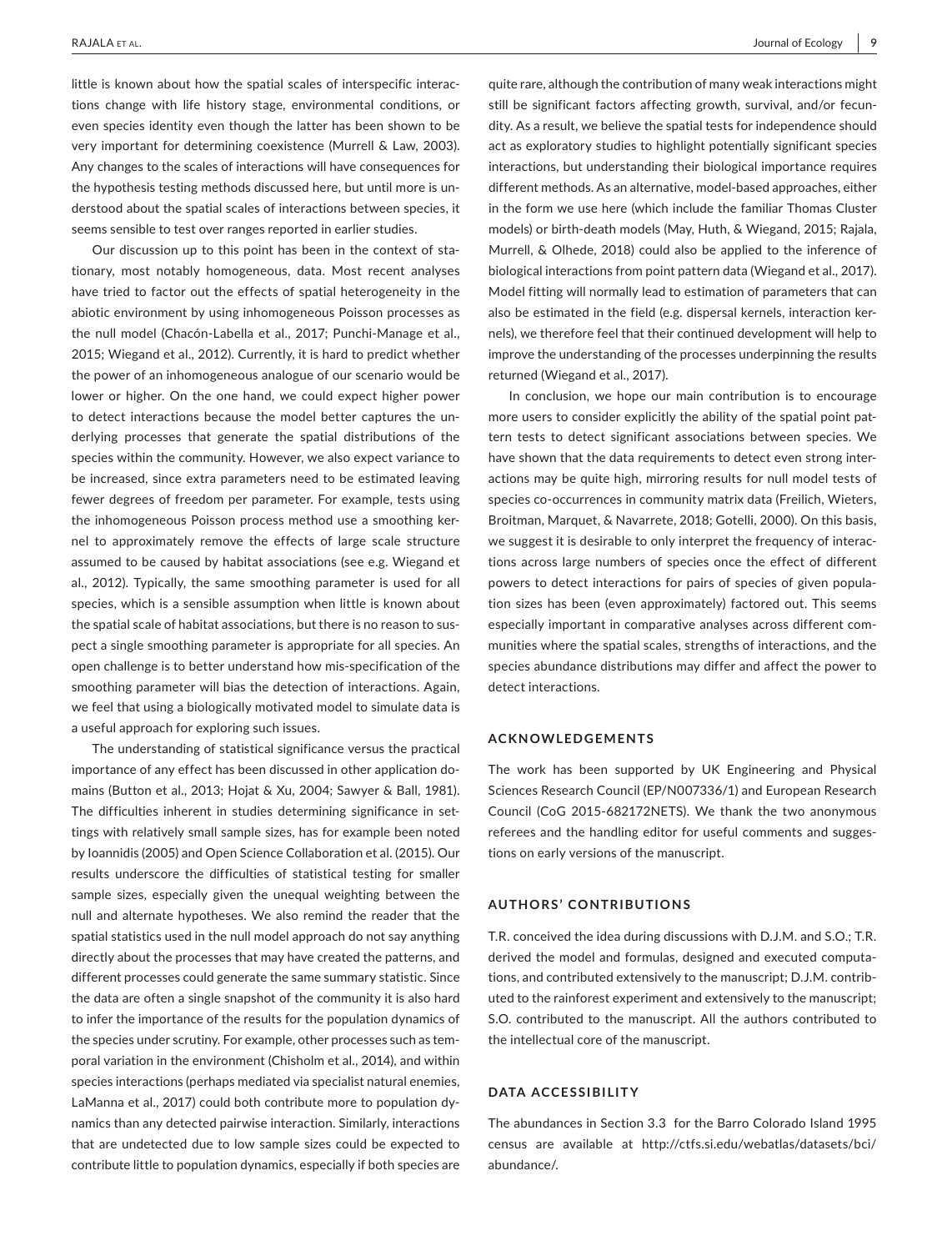#### **ORCID**

*Tuomas Rajala* <http://orcid.org/0000-0002-1343-8058> *Sofia Charlotta Olhed[e](http://orcid.org/0000-0003-0061-227X)* <http://orcid.org/0000-0003-0061-227X> *David John Murrell* <http://orcid.org/0000-0002-4830-8966>

#### **REFERENCES**

- Button, K. S., Ioannidis, J. P. A., Mokrysz, C., Nosek, B. A., Flint, J., Robinson, E. S. J., & Munafó, M. R. (2013). Power failure: Why small sample size undermines the reliability of neuroscience. *Nature Reviews Neuroscience*, *14*(5), 365.
- Chaćon‐Labella, J., de la Cruz, M., & Escudero, A. (2017). Evidence for a stochastic geometry of biodiversity: The effects of species abundance, richness and intraspecific clustering. *Journal of Ecology*, *105*(2), 382–390.
- Chesson, P. (2000). Mechanisms of maintenance of species diversity. *Annual Review of Ecology and Systematics*, *31*, 343–366. [https://doi.](https://doi.org/10.1146/annurev.ecolsys.31.1.343) [org/10.1146/annurev.ecolsys.31.1.343](https://doi.org/10.1146/annurev.ecolsys.31.1.343)
- Chisholm, R. A., Condit, R., Rahman, K. A., Baker, P. J., Bunyavejchewin, S., Chen, Y., … Yap, S. (2014). Temporal variability of forest communities: Empirical estimates of population change in 4000 tree species. *Ecology Letters*, *17*(7), 855–865.
- Comita, L. S., Muller‐Landau, H. C., Aguilar, S., & Hubbell, S. P. (2010). Asymmetric density dependence shapes species abundances in a tropical tree community. *Science*, *329*(5989), 330–332. [https://doi.](https://doi.org/10.1126/science.1190772) [org/10.1126/science.1190772](https://doi.org/10.1126/science.1190772)
- Condit, R. (1998). *Tropical forest cencus plots*. Berlin, Germany, and Georgetown, TX: Springer‐Verlag and R. G. Landes Company.
- Cronie, O., & van Lieshout, M. N. M. (2015). Summary statistics for inhomogeneous marked point processes. *Annals of the Institute of Statistical Mathematics*, *68*, 905–928.
- Damgaard, C., & Weiner, J. (2017). It's about time: A critique of macroecological inferences concerning plant competition. *Trends in Ecology & Evolution*, *32*(2), 86–87.
- Flügge, A. J., Olhede, S. C., & Murrell, D. J. (2012). The memory of spatial patterns‐changes in local abundance and aggregation in a tropical forest. *Ecology*, *93*(7), 1540–1549.
- Flügge, A. J., Olhede, S. C., & Murrell, D. J. (2014). A method to detect subcommunities from multivariate spatial associations. *Methods in Ecology and Evolution*, *5*(11), 1214–1224.
- Fortunel, C., Valencia, R., Wright, S. J., Garwood, N. C., & Kraft, N. J. B. (2016). Functional trait differences influence neighbourhood interactions in a hyperdiverse amazonian forest. *Ecology Letters*, *19*(9), 1062–1070. <https://doi.org/10.1111/ele.12642>
- Freckleton, R. P., & Watkinson, A. R. (2002). Large‐scale spatial dynamics of plants: Metapopulations, regional ensembles and patchy populations. *Journal of Ecology*, *90*(3), 419–434.
- Freilich, M. A., Wieters, E., Broitman, B. R., Marquet, P. A., & Navarrete, S. A. (2018). Species cooccurrence networks: Can they reveal trophic and non‐trophic interactions in ecological communities? *Ecology*, *99*(3), 690–699. <https://doi.org/10.1002/ecy.2142>
- Goldberg, D. E., & Barton, A. M. (1992). Patterns and consequences of interspecific competition in natural communities: A review of field experiments with plants. *The American Naturalist*, *139*(4), 771–801.
- Gotelli, N. J. (2000). Null model analysis of species co‐occurrence patterns. *Ecology*, *81*(9), 2606–2621. [https://doi.](https://doi.org/10.1890/0012-9658(2000)081[2606:NMAOSC]2.0.CO;2) [org/10.1890/0012-9658\(2000\)081\[2606:NMAOSC\]2.0.CO;2](https://doi.org/10.1890/0012-9658(2000)081[2606:NMAOSC]2.0.CO;2)
- Hojat, M., & Xu, G. (2004). A visitor's guide to effect sizes–statistical significance versus practical (clinical) importance of research findings. *Advances in Health Sciences Education*, *9*(3), 241–249. [https://doi.](https://doi.org/10.1023/B:AHSE.0000038173.00909.f6) [org/10.1023/B:AHSE.0000038173.00909.f6](https://doi.org/10.1023/B:AHSE.0000038173.00909.f6)
- Illian, J., Penttinen, A., Stoyan, H., & Stoyan, D. (2008). *Statistical analysis and modelling of spatial point patterns*. Chichester, UK: Wiley & Sons.
- Ioannidis, J. P. A. (2005). Why most published research findings are false. *PLoS Medicine*, *2*(8), e124. [https://doi.org/10.1371/journal.](https://doi.org/10.1371/journal.pmed.0020124) [pmed.0020124](https://doi.org/10.1371/journal.pmed.0020124)
- LaManna, J. A., Mangan, S. A., Alonso, A., Bourg, N. A., Brockelman, W. Y., Bunyavejchewin, S., … Myers, J. A. (2017). Plant diversity increases with the strength of negative density dependence at the global scale. *Science*, *356*(6345), 1389–1392.
- Lan, G., Zhang, Y., He, F., Hu, Y., Zhu, H., & Cao, M. (2016). Species associations of congeneric species in a tropical seasonal rain forest of China. *Journal of Tropical Ecology*, *32*(2016), 201–212. [https://doi.](https://doi.org/10.1017/S0266467416000171) [org/10.1017/S0266467416000171](https://doi.org/10.1017/S0266467416000171)
- Law, R., Illian, J., Burslem, D. F. R. P., Gratzer, G., Gunatilleke, C. V. S., & Gunatilleke, I. A. U. N. (2009). Ecological information from spatial patterns of plants: Insights from point process theory. *Journal of Ecology*, *97*(4), 616–628.
- Lotwick, H. W., & Silverman, B. W. (1982). Methods for analysing spatial process of several types of points. *Journal of the Royal Statistical Society*, *44*(3), 406–413.
- Luo, Z. R., Yu, M. J., Chen, D. L., Wu, Y. G., & Ding, B. Y. (2012). Spatial associations of tree species in a subtropical evergreen broad‐ leaved forest. *Journal of Plant Ecology*, *5*(3), 346–355. [https://doi.](https://doi.org/10.1093/jpe/rtr048) [org/10.1093/jpe/rtr048](https://doi.org/10.1093/jpe/rtr048)
- Martinez, I., Wiegand, T., Gonzalez‐Taboada, F., & Obeso, J. R. (2010). Spatial associations among tree species in a temperate forest community in North‐western Spain. *Forest Ecology and Management*, *260*(4), 456–465.
- May, F., Huth, A., & Wiegand, T. (2015). Moving beyond abundance distributions: Neutral theory and spatial patterns in a tropical forest. *Royal Society Proceedings B*, *282*, 20141657–20141657.
- McGill, B. J. (2010). Towards a unification of unified theories of biodiversity. *Ecology Letters*, *13*(5), 627–642. [https://doi.](https://doi.org/10.1111/j.1461-0248.2010.01449.x) [org/10.1111/j.1461-0248.2010.01449.x](https://doi.org/10.1111/j.1461-0248.2010.01449.x)
- McGill, B. J., Etienne, R. S., Gray, J. S., Alonso, D., Anderson, M. J., Benecha, H. K., … White, E. P. (2007). Species abundance distributions: Moving beyond single prediction theories to integration within an ecological framework. *Ecology Letters*, *10*(10), 995–1015.
- Murrell, D. J. (2010). When does local spatial structure hinder competitive coexistence and reverse competitive hierarchies? *Ecology*, *91*(6), 1605–1616. <https://doi.org/10.1890/09-0832.1>
- Murrell, D. J., & Law, R. (2003). Heteromyopia and the spatial coexistence of similar competitors. *Ecology Letters*, *6*(1), 48–59. [https://doi.](https://doi.org/10.1046/j.1461-0248.2003.00397.x) [org/10.1046/j.1461-0248.2003.00397.x](https://doi.org/10.1046/j.1461-0248.2003.00397.x)
- Murrell, D. J., Purves, D. W., & Law, R. (2001). Uniting pattern and process in plant ecology. *Trends in Ecology & Evolution*, *16*(10), 529–530. [https://doi.org/10.1016/S0169-5347\(01\)02292-3](https://doi.org/10.1016/S0169-5347(01)02292-3)
- Myllymäki, M., Mrkvička, T., Grabarnik, P., Seijo, H., & Hahn, U. (2017). Global envelope tests for spatial processes. *Journal of the Royal Statistical Society. Series B: Statistical Methodology*, *79*(2), 381– 404.
- Nattrass, S., Baigent, S., & Murrell, D. J. (2012). Quantifying the likelihood of co-existence for communities with asymmetric competition. *Bulletin of Mathematical Biology*, *74*(10), 2315–2338. [https://doi.](https://doi.org/10.1007/s11538-012-9755-8) [org/10.1007/s11538-012-9755-8](https://doi.org/10.1007/s11538-012-9755-8)
- Open Science Collaboration, et al. (2015). Estimating the reproducibility of psychological science. *Science*, *349*(6251):aac4716.
- Perry, G. L. W., Miller, B. P., & Enright, N. J. (2006). A comparison of methods for the statistical analysis of spatial point patterns in plant ecology. *Plant Ecology*, *187*(1), 59–82.
- Perry, G.L.W., Miller, B.P., Enright, N.J., & Lamont, B.B. (2014). Stochastic geometry best explains spatial associations among species pairs and plant functional types in species‐rich shrublands. *Oikos*, *123*(1), 99–110. <https://doi.org/10.1111/j.1600-0706.2013.00400.x>